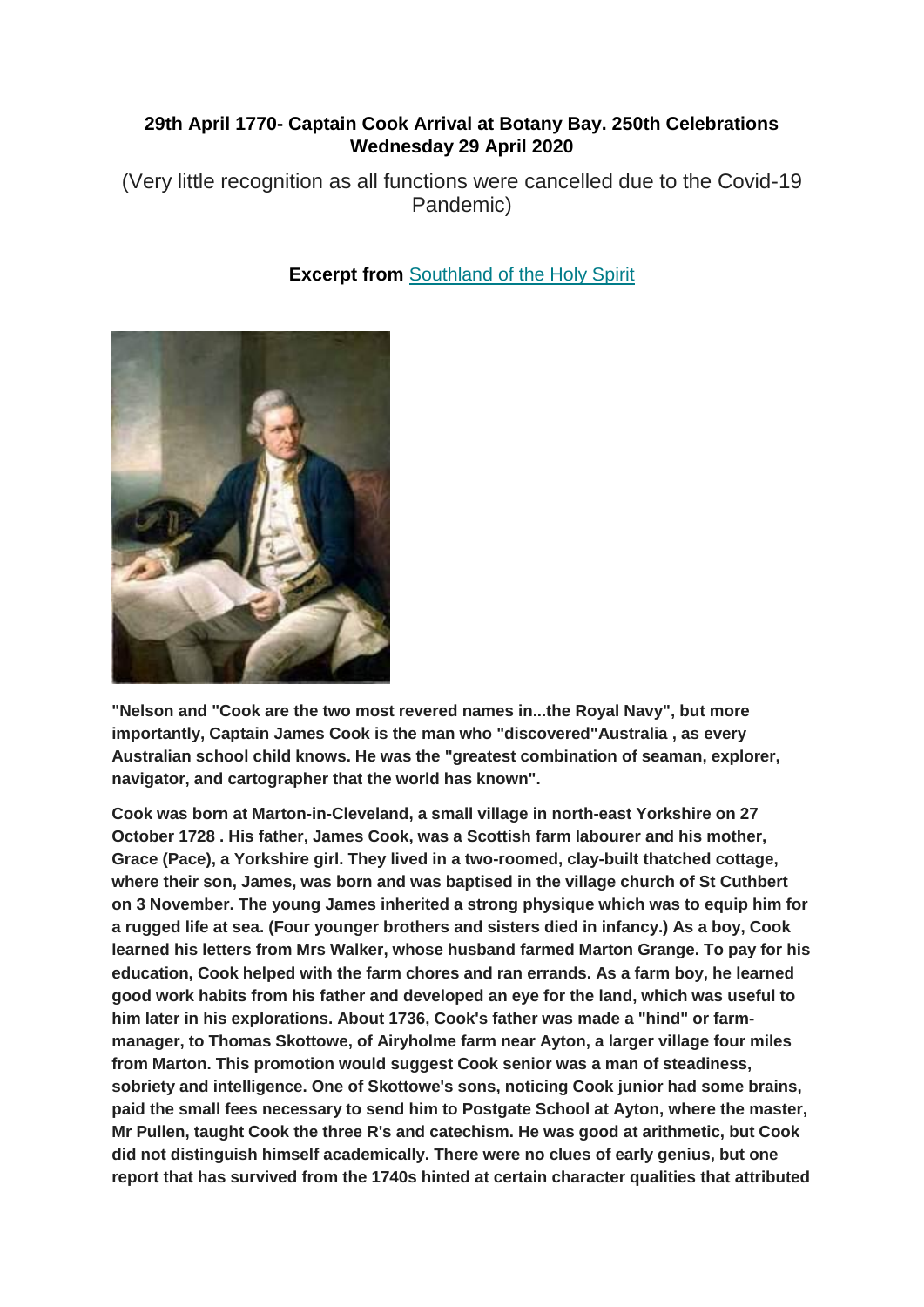**to his rise to fame:..**

**In 1745, Cook left home. His proficiency in arithmetic helped to get him a job as a shop boy with William Sanderson, grocer and haberdasher, at Staithes, a small but important North Sea fishing port. It was Cook's first taste of the sea. At seventeen, the life of the strong Yorkshire fishermen fascinated him. Between groceries and ribbons, Cook caught glimpses of them--bent over flat-bottomed boats; hauling baskets of fish; coiling long loops of rope; drying nets in the wind; vanishing into the night. The smells of the beach, wet tar, tangled seaweed, and fish were not the smells of the barnyard, but they stirred him. The long procession of white sails against the grey stormy skyline lured and challenged him. However, Cook did his job faithfully for eighteen months and as a result of his diligence, Sanderson personally took him over to Whitby ten miles away and made arrangements for his formal apprenticeship, as "a three year servant", to John Walker, a respected Quaker ship-owner, who specialised in the colliery trade.**

**The Quaker connection in Whitby was very strong. The first meeting house was built in 1676 and many of the buildings in the town reflected a Quaker dignity and restraint, including the Walker's house in Haggersgate, where Cook lodged. It is certain that the devout Walkerfamily was an important influence in Cook's life. After his apprenticeship, he continued to stay with them between voyages until his marriage to Elizabeth Batts on 21 December 1762 . It was Walker who noted Cook spent many hours studying navigation, astronomy and mathematics. Cook continued this habit all his life, a habit that was largely responsible for his later rise to fame in the Royal Navy**

**Whitby, a port town of 10,000 people, was famous for its ship-building yards. Whitbymen owned over two hundred ships; they traded up and down the English eastern coast, the Baltic, the Mediterranean, America, India and the Orient. The Walkers were involved in the coal trade which was regarded as "a nursery of seamen". Coal was the chief commodity of the northern counties, but the east coast of England was known for its treacherous coast and its unreliable tides. The North Sea was not to be trusted. Learning to navigate its waters was a tough "nursery" for seaman Cook, but the hard lessons he learned prepared him for difficult distant unknown coastlines, just as dangerous. Walker, confident in Cook's competence as a seaman, offered him a command of the** *Friendship***,, a merchant ship, but "Cook had always an ambition to go into the navy".**

**So in 1755, Cook, passing up Walker's offer, joined the Royal Navy as an able seaman. This was an extraordinary decision--to join the lowest rank in the navy in an age when the navy was known for its brutality. A sailor's life was hard enough in the merchant service. However, the navy was so unpopular that men had to be continually pressed into its service. Its physical amenities, as well as its food, and its pay, were worse than the merchant service. Its discipline was also harsh, and its sickness record was dreadful. Cook never explained the reasons for his decision. Possibly he felt it was his duty to do his part in protecting his country against the French in the impending Seven Years' War. We will never know. Cook was an intensely secretive man. We have no record of his internal life. Even Cook's daily log, which he kept faithfully the rest of his life, revealed very little about the man.**

**To be offered a command at twenty-seven showed that Cook possessed exceptional abilities in navigation, cartography, and leadership--which accounted for his rapid rise in**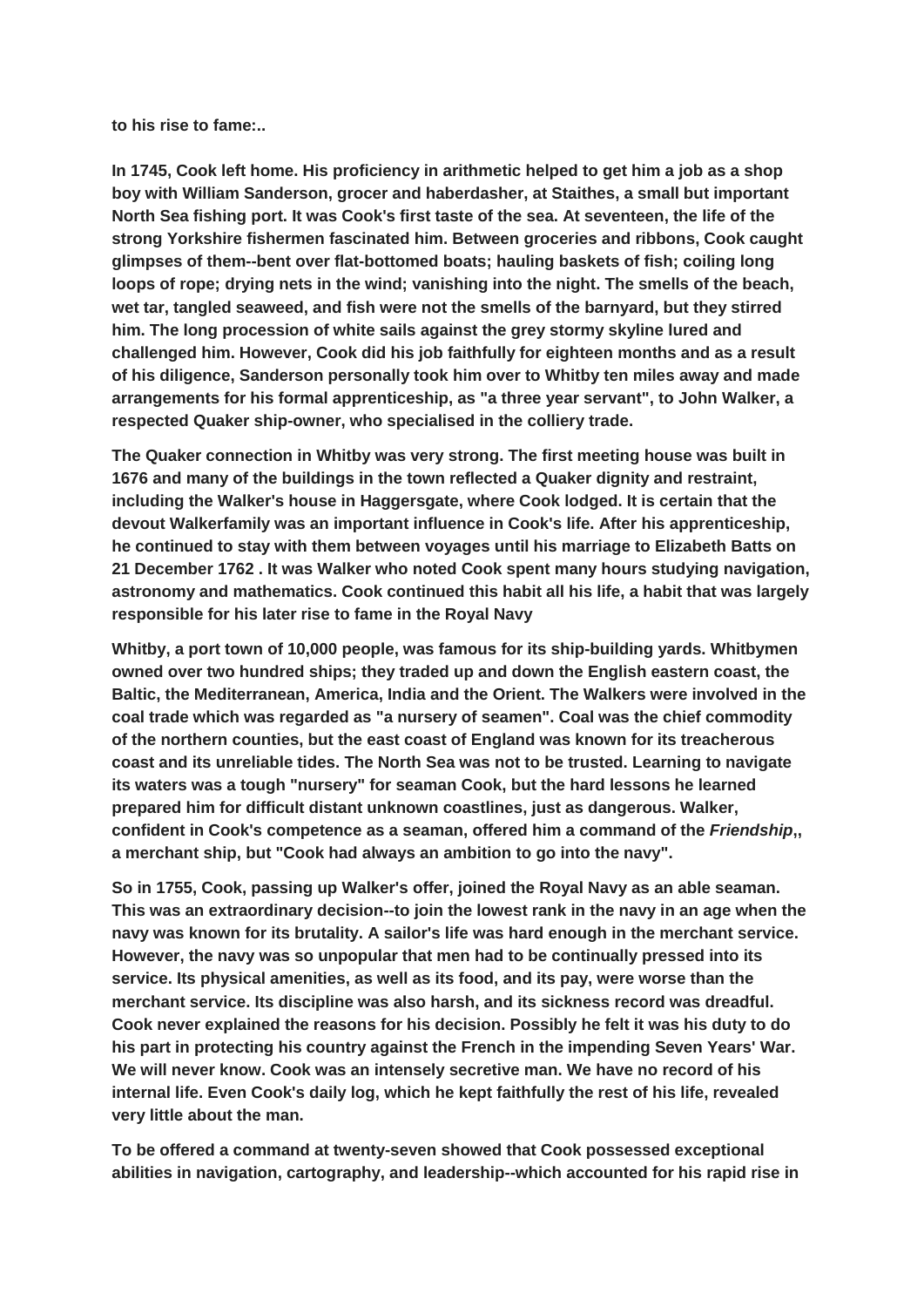**the navy. Within a month of joining the Navy, he became master's mate; in two years he rose to boatswain and then to master. As master, the senior non-commissioned officer, Cook was in charge of the running of the ship. At the same time he continued with his studies in navigation, mathematics, astronomy and cartography. The mastering of these subjects, along with the tough conditioning of naval life, was to prepare him for the later stresses of the Pacific.**



*Earl of Pembroke,* **later HMS** *Endeavour,* **leaving Whitby Harbour in 1768. By** [Thomas Luny](https://nacl.us20.list-manage.com/track/click?u=f680825dfbd216c491d7b6366&id=e03039c97c&e=789509db08)**, dated 1790**

**Cook was an Anglican. His son Hugh was to enter the Anglican ministry, but died prematurely. Several writers on Cook referred to him as a Christian. Cook was a good man: above reproach in his morals; moderate in all things; compassionate and conciliatory in his treatment of the natives, always concerned about the welfare of his men; a man of great courage and determination; cool and just in judgement; controlled in speech even when angry. He would not allow profanity on board (which even professing Christians tolerate these days). He required his men to wear clean clothes on Sunday, and, on occasions he conducted divine service for his crew. (Recorded examples are 14,21 May 1769.) This would suggest that he certainly would have been sympathetic, not indifferent or hostile, to the faith.**

**Cook's wife gave him a Prayer Book, which he probably read in order to name a number of places discovered on significant days, such as the Whitsundays, Trinity Bay , Christmas Island , and Pentecost Islands...**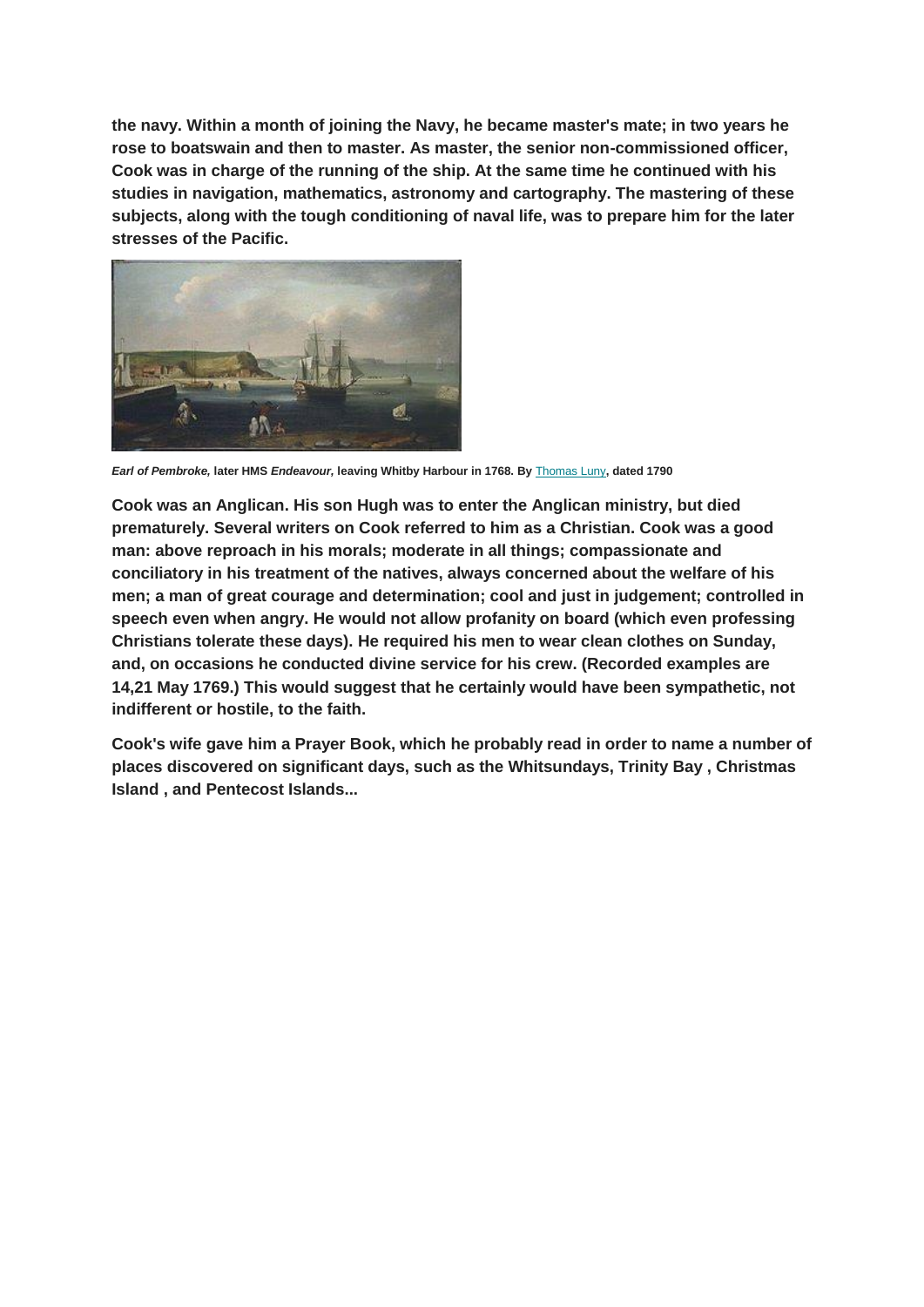

**Cook's landing place at** [Botany Bay](https://nacl.us20.list-manage.com/track/click?u=f680825dfbd216c491d7b6366&id=351416cbb1&e=789509db08)**.**

**In 1770, Lieutenant (later Captain) James Cook landed at Botany Bay's Inscription Point. He and his Endeavour crew stayed in the area for eight days and had a dramatic impact on Australian history.**

**Located near Silver Beach on the Kurnell Peninsula headland, Cook's landing place is a popular Sydney attraction. Now heritage-listed, this reserve interprets the story of the meeting of European and Aboriginal cultures.**

**Visit Kamay Botany Bay National Park to discover Captain Cook's landing place yourself. The best way to get there is along the Burrawang walk that features a soundscape of Aboriginal children's laughter. As you pass over the dune you'll see views of the bay where the Endeavour was first sighted. A small plaque marks the location where Captain Cook landed.**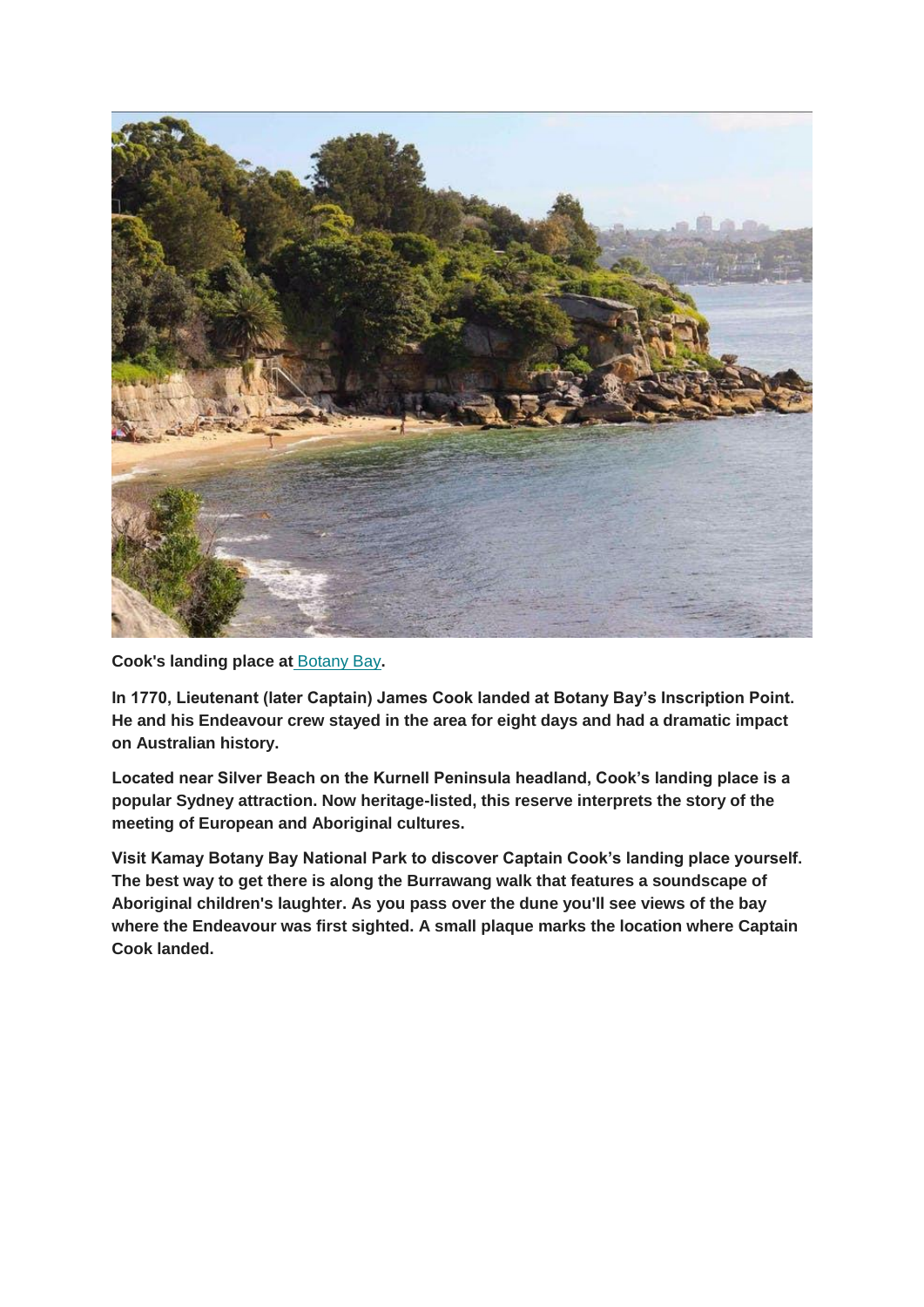

## **See also this** [link](https://nacl.us20.list-manage.com/track/click?u=f680825dfbd216c491d7b6366&id=1bd6eb06ad&e=789509db08) **at Botany Bay**

**... After Cook continued to sail up the east coast, an incident occurred that almost terminated the voyage and their lives. There was a danger lurking beneath the waters of which Cook was unaware. It was the Great Barrier Reef . On Trinity Sunday, 10 June, the** *Endeavour* **struck a reef and stuck fast. After much work, the crew managed to free her and steered the damaged ship towards a river-mouth, where the banks were suited to laying the vessel ashore for repairs. That was 16 June. It was not until 4 August that Cook was ready to leave, but it was not long before the** *Endeavour* **was headed for the reef again. Without any wind and the seas being too deep to cast anchor, the ship was slowly but surely driven by the force of the tides towards certain destruction. Cook knew the** *Endeavour* **would smash and sink in a moment when it struck that perpendicular wall. The men manned the boats and tried to tow her away; it was useless. They were eighty yards away when "suddenly, a little breath of air moved, blew for a few minutes, faded, the merest cat's-paw". It was enough to carry them towards a narrow opening in the reef, but there was still no wind. How much longer could the** *Endeavour* **endure? Another narrow opening was seen in the reef and Cook pulled the head of the ship around. At last a light breeze sprang up, and with the tide being in their favour, hurried the vessel through this "Providential Channel" as Cook named it, as he anchored in safe waters.**

**It had been "the narrowest escape we ever had and had it not been for the immediate help of Providence we must inevitably have perished", said Richard Pickersgill, the master's mate. Cook, in his entry for 16 August 1770, after describing their desperate situation, wrote, "It pleased God at this very juncture to send us a light air of wind, which, with the help of our boats, carried us about half a cable's length from the present danger".**

**Just as the "i" has been taken out in [Pedro Fernandez de Quiros naming](http://rupertgerritsen.tripod.com/pdf/published/Austrialia_Globe_72_2013_pp23-30.pdf) [Austrialia del Espiritu Santo the Southland of the Holy Spirit](http://rupertgerritsen.tripod.com/pdf/published/Austrialia_Globe_72_2013_pp23-30.pdf) so also the above quote has been slightly changed in later editions of Cooks Journal. Footnote Beaglehole p247 Hakluyt Society 1974.**